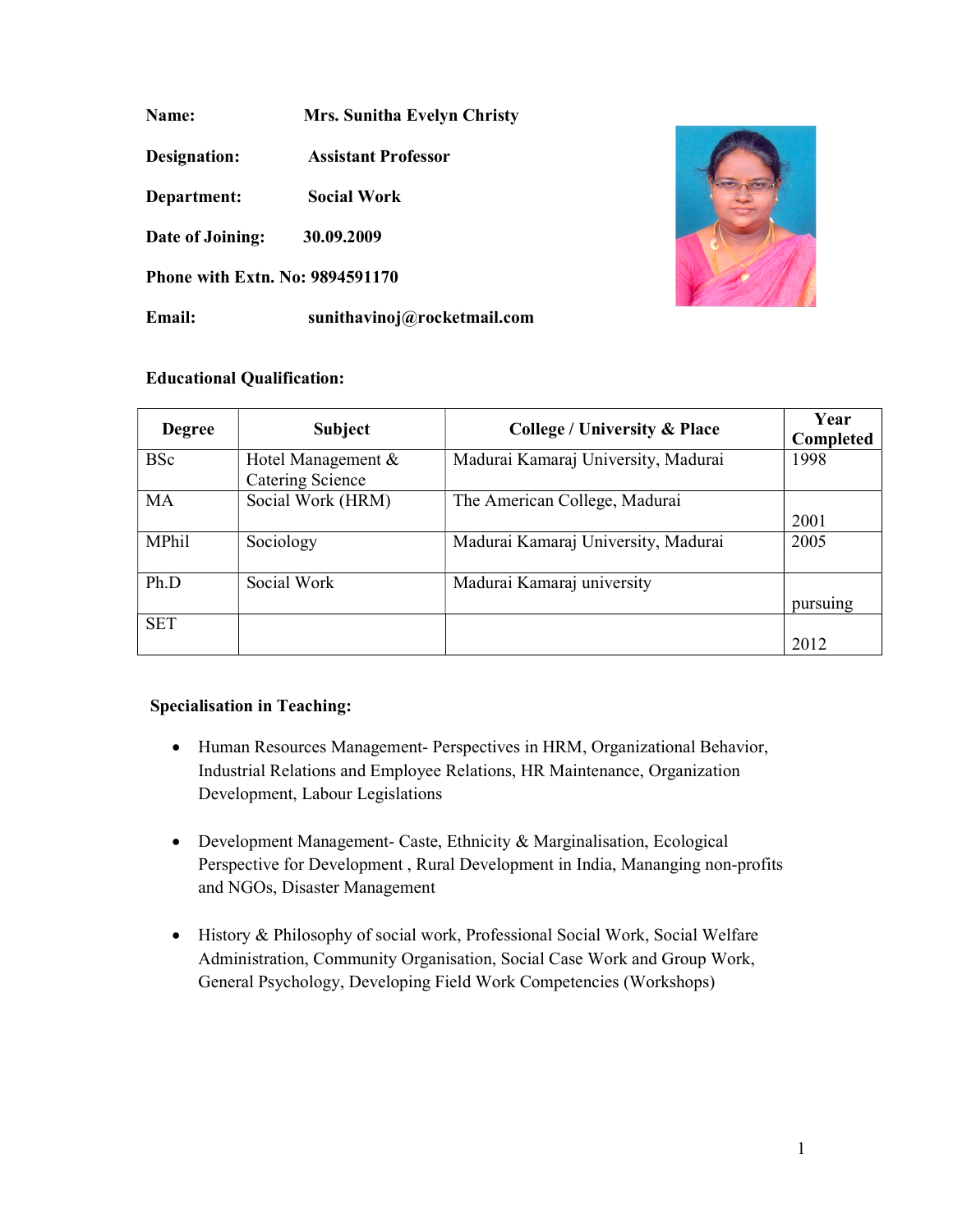# Specialisation in Research:

- "A Study on Time Management among Non-Executive employees at Hotel Madurai Ashok, Madurai
- "Social problems of parents of Mentally Retarded children- A study with particular reference to Dindigul

# Research Interests: Work Life Balance among Working Women

| <b>Designation</b>      | <b>Institution / Company</b> | Year - From (month/year)<br>To (month/year) |  |
|-------------------------|------------------------------|---------------------------------------------|--|
|                         | Tamilnadu Industrial School  |                                             |  |
| Asst. Instructor        | Of Hotel Management.         | 2001-2002                                   |  |
|                         | Madurai                      |                                             |  |
|                         | KINS Institute of Catering   |                                             |  |
| Head of Front Office    | Technology & Hotel           | 2004-2006                                   |  |
|                         | Management. Gandhigram       |                                             |  |
| Member in sub-committee | Kins Foundation,             |                                             |  |
|                         | Gandhigram                   | 2016-2018                                   |  |
|                         | Bharat Vidya Mandir          |                                             |  |
| Guest Lecturer          | Matriculation School,        | 2016 onwards                                |  |
|                         | Madurai                      |                                             |  |

# Other Work Experience:

## Administrative /Academic Position/s (held / currently holding):

| Positions held / currently holding                                                                | Year - From (month/year) To month/year) |
|---------------------------------------------------------------------------------------------------|-----------------------------------------|
| <b>Service Learning Programme -project</b><br><b>Leader (Child Support Work in</b><br>orphanages) | Sep 2015 till date                      |
|                                                                                                   |                                         |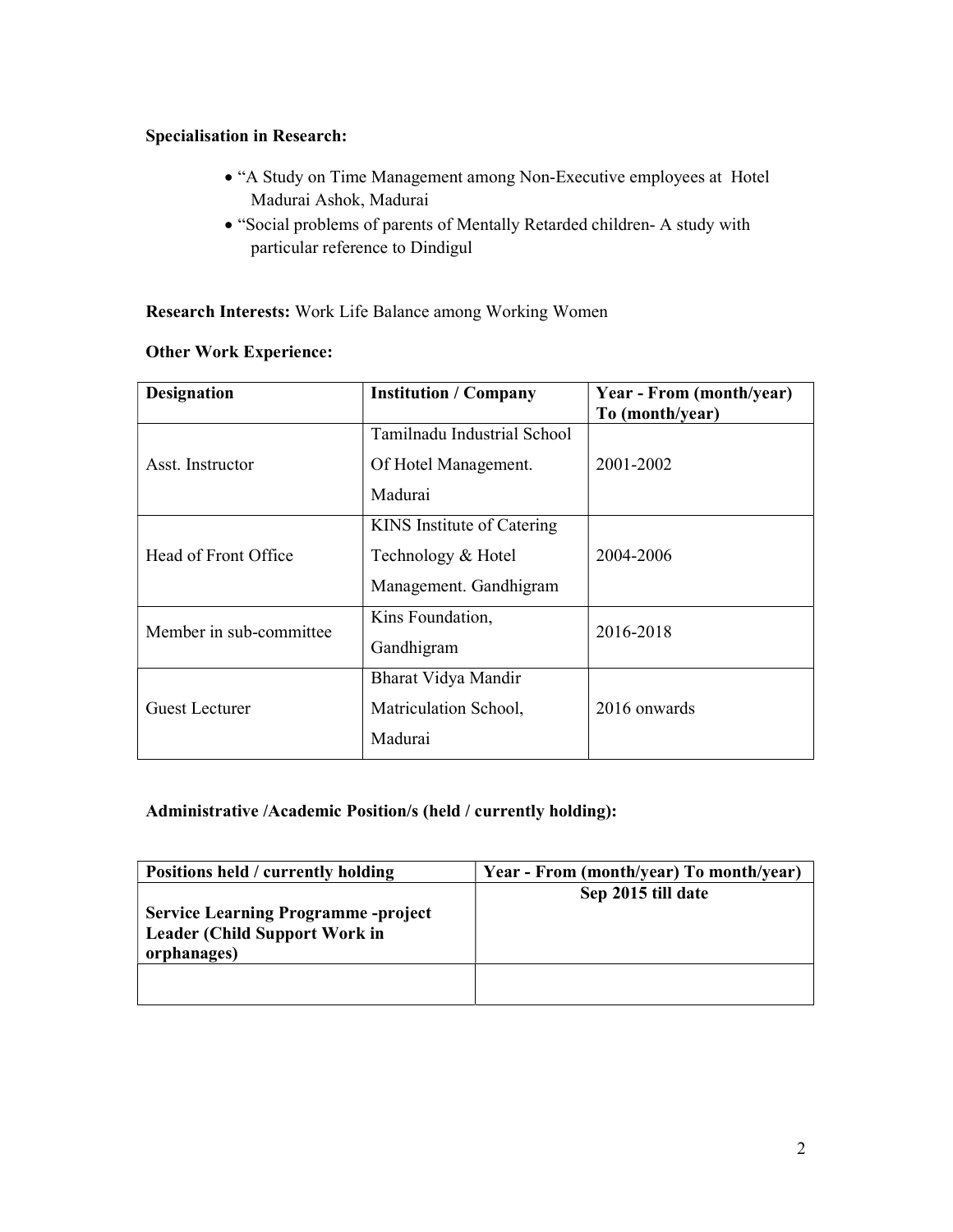## Articles Published in International Journals:

#### Articles published in National Journals:

- "Perspectives of world feminisms- Liberal, Socialist, Radical" in the national conference held at Fatima College on Feminism Today, Madurai on 1<sup>st</sup> March 2014, ISBN NO:978-81-928113-8-3
- "Women at Home and Work- Challenges and Opportunities "Organized by Madurai Kamaraj University in a National Conference on Women Empowerment. ISBN:9789380499994
- "The need and importance of health- A tool for Women Empowerment" International conference at The American College on Women Empowerment and Social Sciences, March 5<sup>th</sup> to 7<sup>th</sup>, 2015 ISBN:978-93-84124-34-2 ISSN:2395-0544
- "Women and Media- Portrayal of Women in Media" International conference at The American College on Women and Power- Challenges and Opportunities, Jan  $6<sup>th</sup>$  &  $7<sup>th</sup>$ , 2017 ISSN: 2349-8684
- "Status of Women- Quest for Equality" National conference at Fatima College on Social Issues- Changes and Challenges, Jan  $25<sup>th</sup>$ , 2018
- Book of Abstracts: " Mental health of school children in rural areas" Two day Internal Conference on Child and Adolescent Mental Health- A multi-dimensional perspective held at Bharathidasan University, Trichy on 18<sup>th</sup> & 19<sup>th</sup> Jan, 2013 978-93-81521-18-2
- Book of Abstracts: "The need and importance of health- A tool for Women Empowerment" International conference at The American College on Women Empowerment and Social Sciences, March  $5<sup>th</sup>$  to  $7<sup>th</sup>$ , 2015 ISBN:978-93-84124-33-5
- Book of Abstracts: "Women and Media- Portrayal of Women in Media" International conference at The American College on Women and Power- Challenges and Opportunities, Jan 6th & 7th, 2017 ISBN: 978-93-85109-88-1
- Book of Abstracts: "Industrial Accidents- A Hindrance to progress in Industrial Safety" National seminar at The Gandhigram Rural Institute- Deemed University, Gandhigram on Labour Migration- Issues and Strategies, Feb  $10^{th}$ , 2016
- "A study on work life balances among working mothers at schools in Madurai" International conference on "Multi-faceted Empowerment of Women in the society"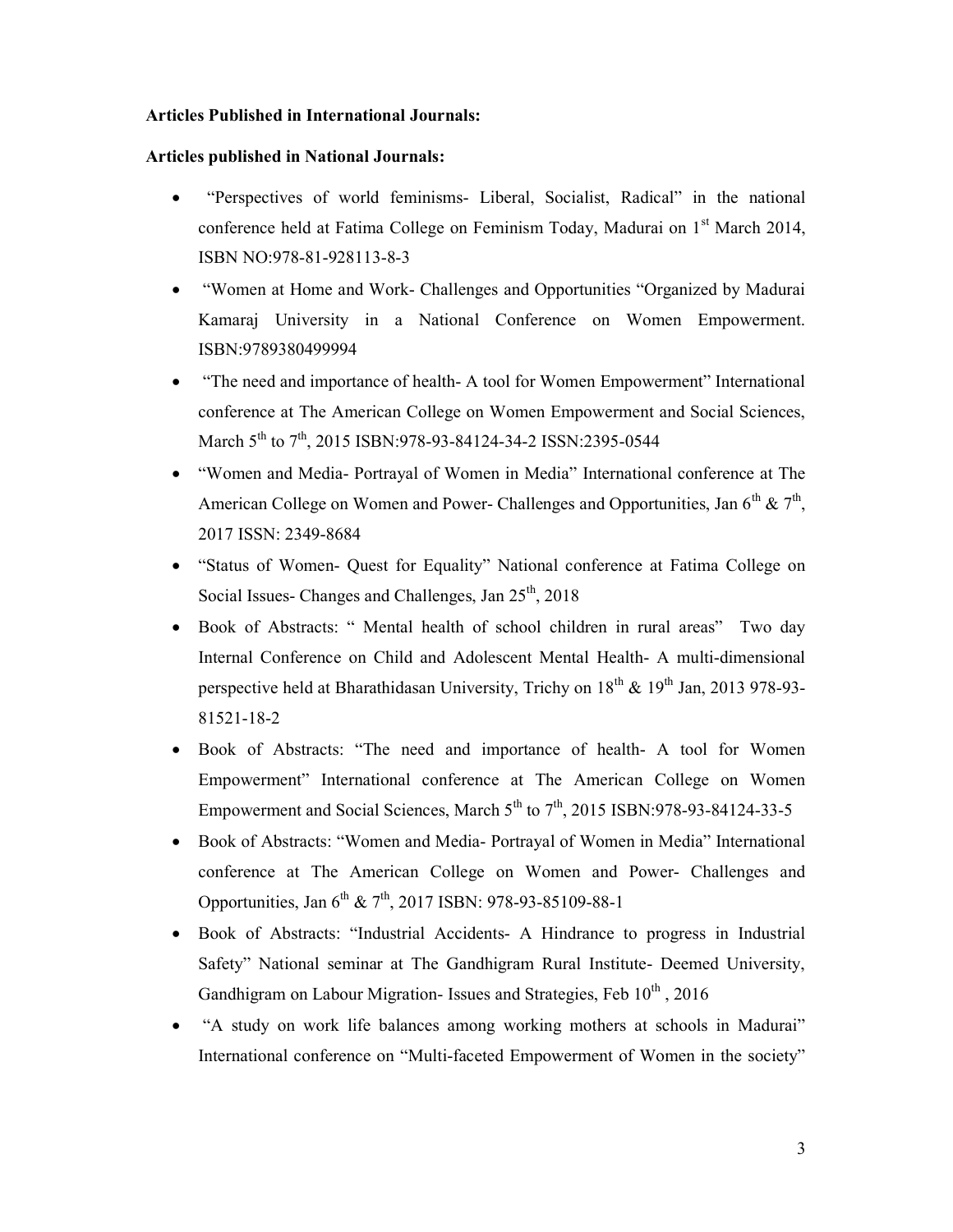at Madonna Arts and Science college for women, Madurai on Feb  $8<sup>th</sup>$  2019 ISSN:2321-788X Impact Factor-3.025

- "Women in Politics" International conference on "Multi-faceted Empowerment of Women in the society" at Madonna Arts and Science college for women, Madurai on Feb 8th 2019 ISSN:2321-788X Impact Factor-3.025
- "Role of Women in Religion" International conference on "Multi-faceted Empowerment of Women in the society" at Madonna Arts and Science college for women, Madurai on Feb 8<sup>th</sup> 2019 ISSN:2321-788X Impact Factor-3.025
- "Palthuraiyil magudam sudiya mangaigal" International conference on "Multi-faceted Empowerment of Women in the society" at Madonna Arts and Science college for women, Madurai on Feb  $8<sup>th</sup>$  2019 ISSN:2454-3993 Impact Factor-3.085

## Conference / Seminar Presentations:

- " Mental health of school children in rural areas" Two day Internal Conference on Child and Adolescent Mental Health- A multi-dimensional perspective held at Bharathidasan University, Trichy on  $18^{th}$  &  $19^{th}$  Jan, 2013
- "Perspectives of world feminisms- Liberal, Socialist, Radical" in the national conference held at Fatima College on Feminism Today, Madurai on 1st March 2014
- "Women at Home and Work- Challenges and Opportunities "Organized by Madurai Kamaraj University in a National Conference on Women Empowerment
- "The need and importance of health- A tool for Women Empowerment" International conference at The American College on Women Empowerment and Social Sciences, March  $5^{th}$  to  $7^{th}$ , 2015
- "Industrial Accidents- A Hindrance to progress in Industrial Safety" National seminar at The Gandhigram Rural Institute- Deemed University, Gandhigram on Labour Migration- Issues and Strategies, Feb  $10^{th}$ , 2016
- Participated and Presented Paper on the National Conference. "Social Issues: Changes and Challenges" on 25<sup>th</sup> Jan 2018 at Fatima College, Madurai
- Participated and Presented Paper in the State level conference. "Indian Media beyond gender and sexuality" on  $5<sup>th</sup>$  & 6t Sep 2019 at The American College, Madurai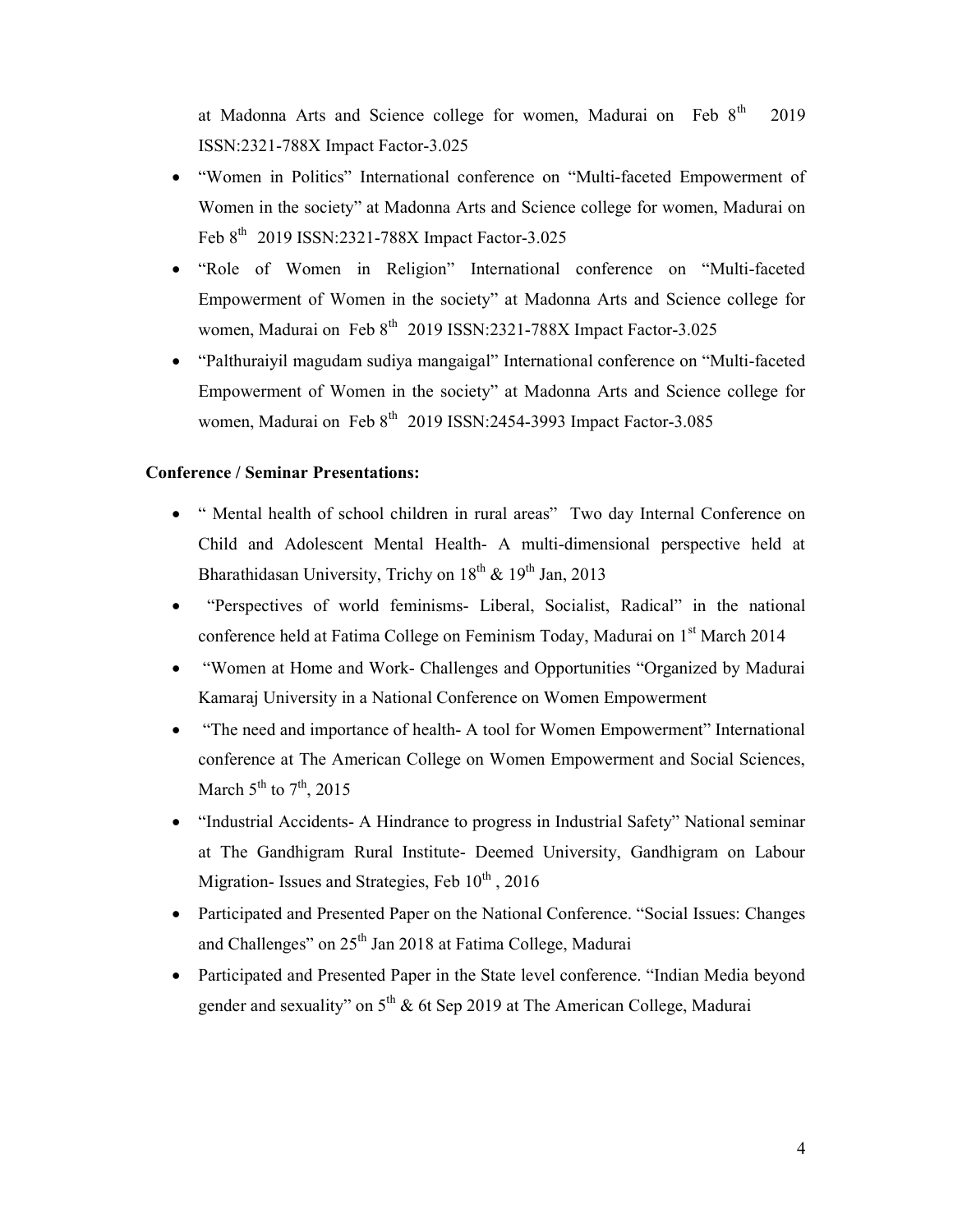Lectures / Talks given: Has conducted Personality and skill development workshops for the teachers at Bharat Vidya Mandir Matriculation School, Madurai

## Other Activities / Academic Credentials:

- i. Participated in Alzheimer's day (2012-2014) which was observed by the department of Social Work and The American College in association with Alzheimer's Society India, Thiruvananthapuram.
- ii. Participated in the observation of Human Rights Day by the department where Chart exhibition and signature camping was organized.
- iii. Participated in the observation of international social work day 2014 with lot of activities like tree plantation, Horror house, Data collection and Tagging in the tree.
- iv. Organized for a workshop cum Rural Camp on "Self and Social skills for Strategic Interventions in community Outreach" at CESCI, Kadavoor & 7villages near Sathuragiri Kanagam 23rd Sep to  $28<sup>th</sup>$  Sep, 2014.
- v. In the observation of international social work day 2015 with lot of activities like Inter departmental programmes and has been a judge for 2 competitions.
- vi. Conducted life skills workshops for physically challenged students from jeevana jyothi 2016
- vii. Participated in a seminar Conducted by Lady Doak College, Madurai on "Rethinking Sociologically" on Oct  $21<sup>st</sup>$ , 2009
- viii. Participated in a National Conference on "Gender Disparity in Protection of girl Children" Conducted by the Dept. And centre for Women Studies, Mother Theresa University on Sep  $16<sup>th</sup>$ 2015